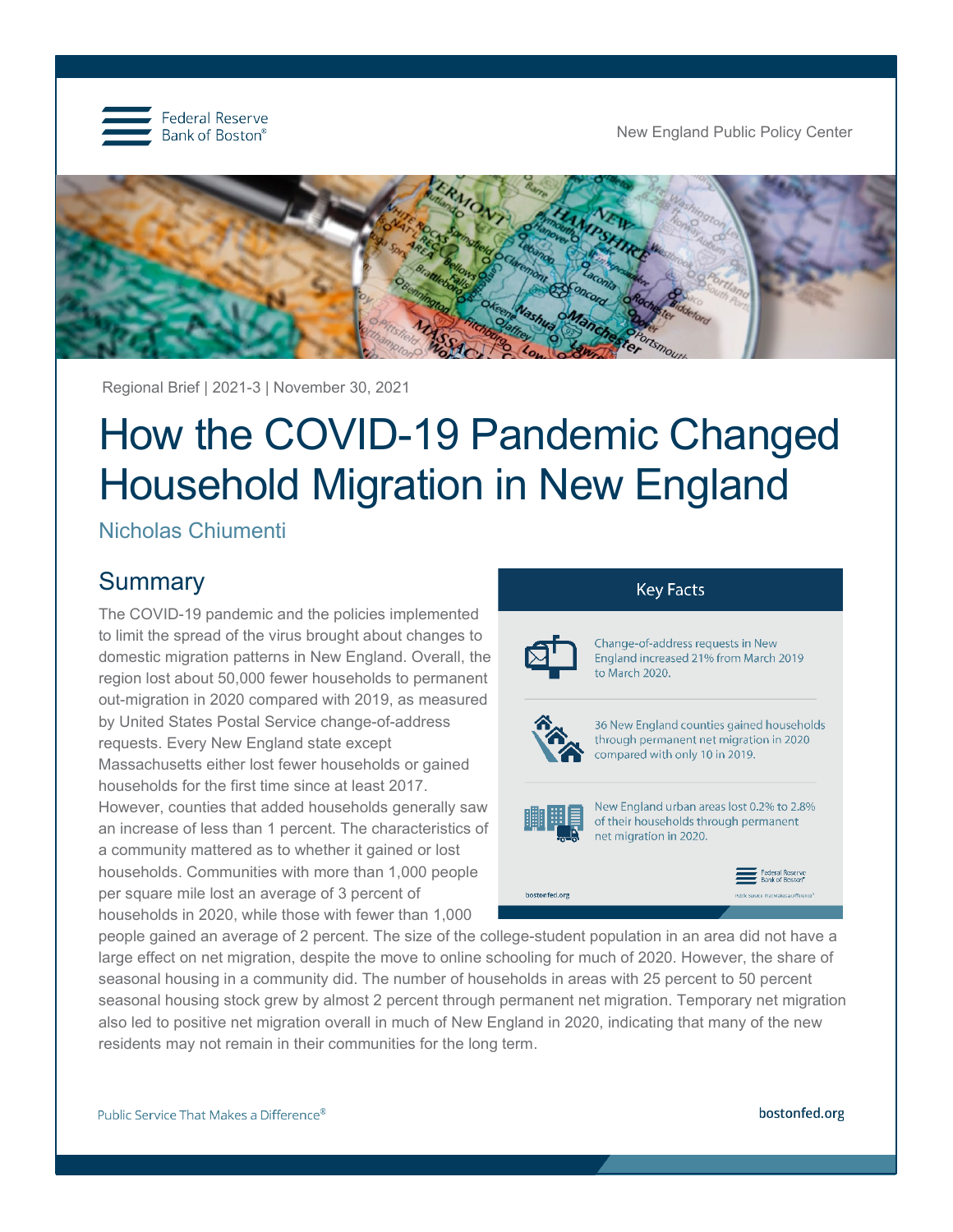## Changes to New England Migration Patterns in 2020

Beginning in March 2020, state and local governments in New England and throughout the country, along with the federal government, enacted restrictions on economic activity to slow the spread of the COVID-19 virus. These restrictions halted in-person schooling for children and prompted many businesses to institute work-from-home policies for their employees. No longer having to commute into an office or send their children to school allowed many Americans to relocate, accelerating a migration from metropolitan areas that had begun before the pandemic.[1](#page-20-0) This report looks at how the pandemic changed household-migration patterns in New England, identifying the types and locations of communities that experienced net in-migration and those that saw net out-migration. (In this report, "net in-migration" refers to positive net migration, and "net out-migration" refers to negative net migration.)

This report uses change-of-address (COA) requests submitted to the United States Postal Service (USPS) as a measure of domestic migration in New England. One benefit of using COA requests is that they are timely, providing a month-to-month snapshot of moves into and out of U.S. Zip codes. Net migration is the difference between a Zip code's COA in-requests and COA out-requests.[2](#page-20-1) In recent years, domestic migration estimates using COA requests have followed the same general trend as the estimates from the U.S. Census Bureau.<sup>[3](#page-20-2)</sup> However, COA requests tend to undercount the total number of people who relocate, mainly because not everyone who moves files a COA request. Also, COA requests can be made by individuals or families, and so they relate more closely to the number of households that move than to the number of people.<sup>[4](#page-20-3)</sup>

Figure 1 shows the year-over-year change in total COA requests for each New England state. In the two years before the pandemic, the number of monthly requests varied by less than 10 percent year over year in New England and was on the decline in 2019, as fewer people moved into, out of, or within the region. However, in March 2020, at the start of the pandemic, COA requests spiked. The increase in the total number of requests made that month compared with March 2019 ranged from 22 percent in Rhode Island to 50 percent in Vermont. Across the United States, there were 21 percent more COA requests in March 2020 compared with March 2019. The total number of requests made to the USPS remained elevated in many states into April 2020, and then it began to decline during the late spring and early summer as travel restrictions were enforced. When these restrictions were relaxed at the end of 2020, people who had put off moving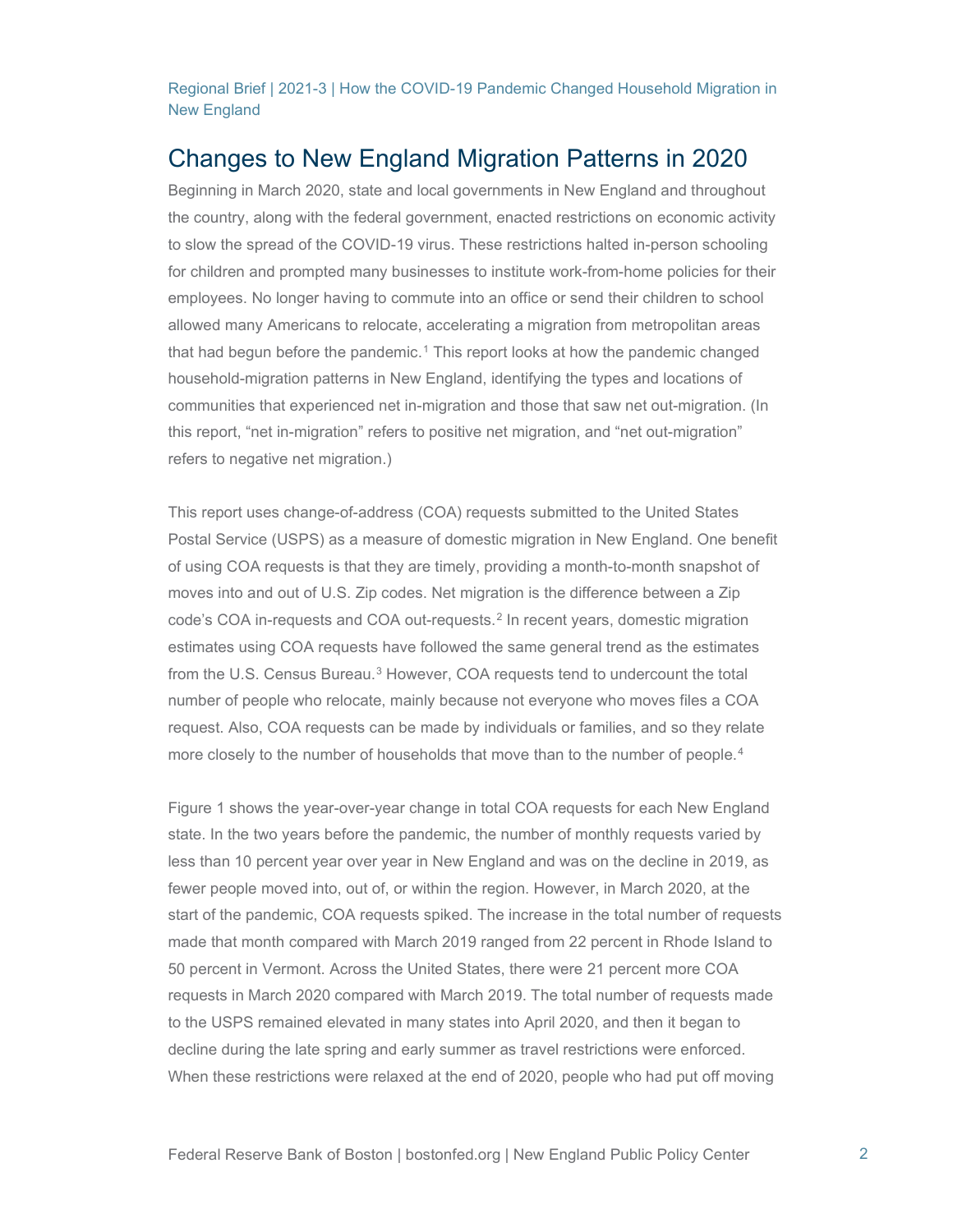evidently used the opportunity to relocate, resulting in the number of requests climbing again.



While COA requests can serve as a measure of domestic net migration in the United States, they do not capture migration to and from abroad. Domestic and international net migration together influence population trends in an area. Also important is the natural increase, or the difference between the numbers of births and deaths that occur in a population. In New England, domestic and international migration play particularly important roles in population growth. From 2010 to 2019, 49 percent of the region's population growth was attributable to total net migration, that is, domestic and international combined.<sup>[5](#page-20-4)</sup> In Maine, total net migration was responsible for all of the population growth during this period. Total net migration accounted for more than half of the population growth in New Hampshire and Massachusetts. Connecticut, Massachusetts, and Rhode Island all lost residents through domestic net migration from 2010 to 2019, but international net migration offset much of the losses and resulted in these states either adding residents (Massachusetts and Rhode Island) or seeing only minimal population loss (Connecticut).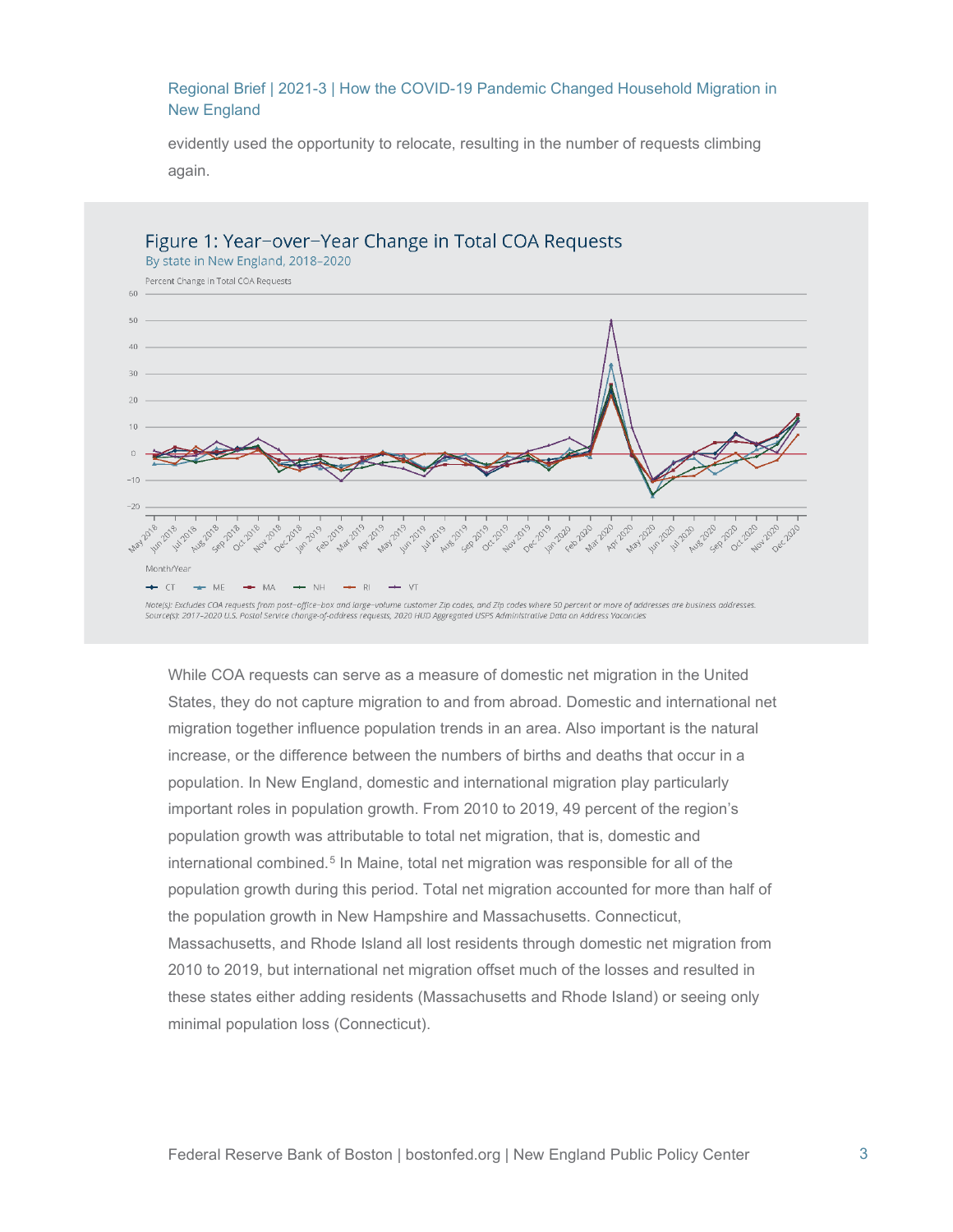## **Table 1: Net Requests by COA Request Type**

By state in New England, 2017–2020

| <b>State</b>                 | <b>Request Type</b> | 2017*     | 2018       | 2019      | 2020      |
|------------------------------|---------------------|-----------|------------|-----------|-----------|
| <b>CT</b>                    | All                 | $-10,209$ | $-22,308$  | $-18,664$ | 5,426     |
|                              | <b>Permanent</b>    | $-13,520$ | $-21,946$  | $-18,459$ | $-1,087$  |
|                              | <b>Temporary</b>    | 3,398     | $-306$     | $-152$    | 6,051     |
| <b>ME</b>                    | <b>All</b>          | $-5,348$  | $-9,907$   | $-7,122$  | 4,545     |
|                              | Permanent           | $-6,969$  | $-8,889$   | $-6,365$  | 888       |
|                              | <b>Temporary</b>    | 1,559     | $-784$     | $-344$    | 3,218     |
| <b>MA</b>                    | All                 | $-28,457$ | $-56,009$  | $-52,132$ | $-59,043$ |
|                              | <b>Permanent</b>    | $-30,428$ | $-47,767$  | $-44,664$ | $-46,266$ |
|                              | <b>Temporary</b>    | 1,829     | $-8,036$   | $-7,359$  | $-13,608$ |
| <b>NH</b>                    | All                 | $-5,949$  | $-11,751$  | $-8,823$  | 379       |
|                              | <b>Permanent</b>    | $-5,204$  | $-8,172$   | $-5,251$  | 1,576     |
|                              | <b>Temporary</b>    | $-947$    | $-3,566$   | $-3,329$  | $-1,661$  |
| R1                           | All                 | $-903$    | $-5,461$   | $-2,798$  | 1,589     |
|                              | Permanent           | $-2,289$  | $-5,271$   | $-2,763$  | $-5$      |
|                              | <b>Temporary</b>    | 1,420     | $-100$     | $-183$    | 1,563     |
| <b>VT</b>                    | All                 | $-4,891$  | $-10,210$  | $-7,458$  | $-408$    |
|                              | <b>Permanent</b>    | $-4,908$  | $-8,847$   | $-6,198$  | $-3,027$  |
|                              | <b>Temporary</b>    | $-210$    | $-1,267$   | $-1,150$  | 2,034     |
| <b>New</b><br><b>England</b> | <b>All</b>          | $-55,757$ | $-115,646$ | $-96,997$ | $-47,512$ |
|                              | Permanent           | $-63,318$ | $-100,892$ | $-83,700$ | $-47,921$ |
|                              | <b>Temporary</b>    | 7,049     | $-14,059$  | $-12,517$ | $-2,403$  |

\* 2017 net migration estimates include data for only April through December of that year.

Note(s): Net COA requests exclude those from post-office-box and large-volume customer Zip codes, and Zip codes where 50 percent or more of addresses are business addresses. Net permanent-COA and net temporary-COA estimates exclude Zip codes where in- or outrequests were suppressed (10 or fewer requests made). For this reason, net permanent- and temporary-COA requests will not sum to all net requests.

Source(s): 2017–2020 U.S. Postal Service change-of-address requests, 2020 HUD Aggregated USPS Administrative Data on Address Vacancies

Based on COA requests, every New England state except for Massachusetts lost fewer households through net out-migration in 2020 compared with previous years, or they gained residents through net in-migration for the first time since at least 2017. Table 1 shows net migration for each New England state, as measured by COA requests and depending on whether a request was for permanent or temporary relocation.<sup>[6](#page-20-5)</sup> Overall, net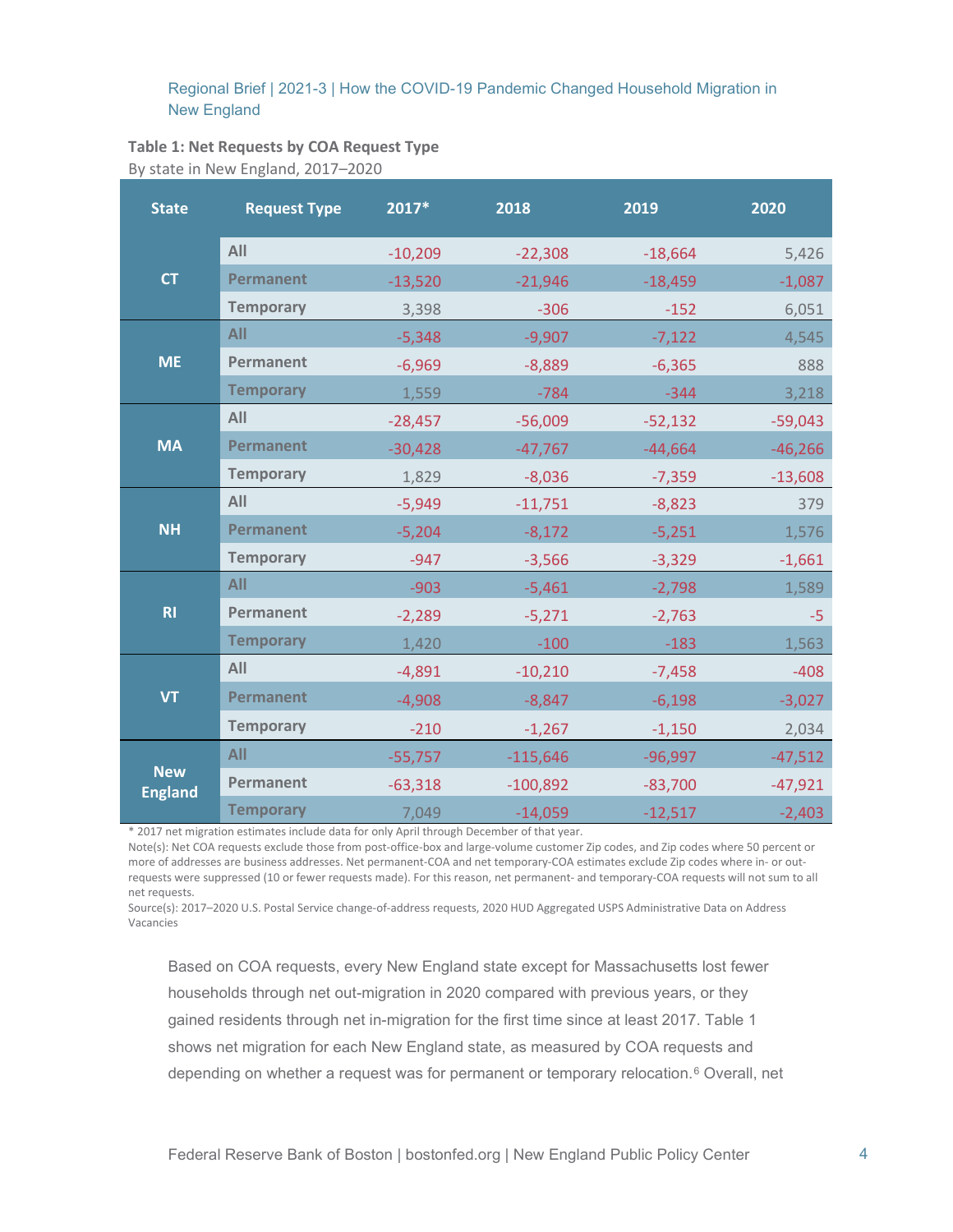migration in New England was negative each year from 2017 through 2019, meaning the region experienced net out-migration; that is, more households left than entered the region. However, in 2020, net out-migration fell sharply, with 49,485 fewer households leaving the region compared with 2019. Connecticut, Maine, New Hampshire, and Rhode Island all went from experiencing net out-migration (losing households) each year from 2017 through 2019 to seeing net in-migration (gaining households) in 2020. Vermont saw a dramatic reduction in net out-migration in 2020.

To the extent that the pandemic changed net migration patterns in New England, it accentuated recent trends. New England saw 18,649 fewer households move from the region in 2019 than in 2018, with both permanent and temporary net out-migration declining.[7](#page-20-6) In 2020, New England experienced the largest single-year decline in permanent net out-migration, as about 36,000 fewer households, or 43 percent fewer, left the region compared with the number that left in 2019. However, it was the decline in temporary net out-migration that pushed many states into positive net migration territory in 2020. The number of households that left the region temporarily in 2020 was only onefifth of the number from 2019. Connecticut, Maine, Rhode Island, and Vermont all saw positive temporary net migration in 2020, and except for Vermont, all had positive overall net migration as well. Only Maine and New Hampshire had positive permanent net migration in 2020; Rhode Island saw essentially no permanent net migration.

Although net out-migration declined in most of New England in 2020, this was not due to substantially more households moving into or within the region that year. Despite the surge in requests that occurred in March 2020 and the latter part of the year, the number of total COA requests increased only 2.1 percent over 2019 levels. A total of 3.1 million COA requests were made in New England in 2020, which is about 1 percent less than the number made in 201[8](#page-20-7) and 3.3 percent less than the number made in 2017. $8$  So while the number of households that moved in 2020 was greater than the number in 2019, migration overall remained below recent historic levels, following a pattern of a decline in domestic migration across the country.<sup>[9](#page-20-8)</sup>

The decline in net out-migration in New England in 2020 had more to do with changes in the types of moves households made than with a change in the number of moves. Table 2 shows the increases or decreases in the numbers of permanent- and temporary-COA in- and out-requests made in New England from one year to the next. In 2020, there were 62,833 additional COA requests compared with 2019. Of these, 56,159 were in-requests,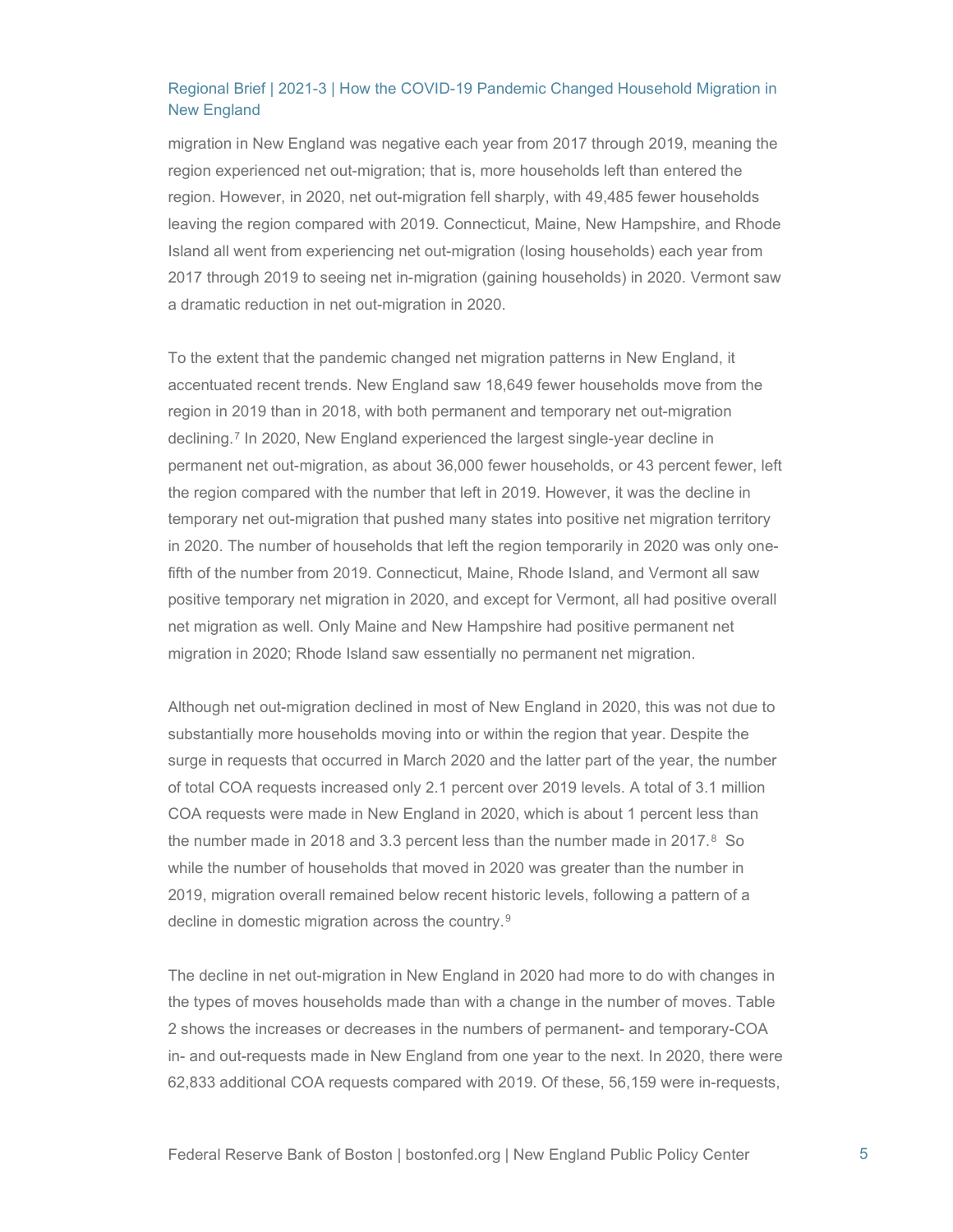representing moves either within or into New England. Temporary in-requests accounted for 78 percent of these new in-requests.<sup>[10](#page-20-9)</sup> There was also an increase of  $6,674$  outrequests, all of which were temporary; the number of permanent out-requests declined. As a result, temporary requests increased from about 11 percent of total COA requests made in New England in 2019 to about 14 percent in 2020. Thus, New England experienced a decline in net out-migration in 2020 largely because more households moved into New England than out that year. More specifically, 43,582 more households moved in temporarily and 27,900 fewer households moved out permanently compared with 2019. While the overall net migration trend from 2019 to 2020 was similar to the 2018–2019 trend, the reasons behind it were different. From 2018 to 2019, the number of requests of all types decreased, but the number of out-requests fell by 56,319, which was greater than the decrease of 37,670 in in-requests and resulted in net out-migration declining overall.

| <b>Request Type</b> |                    | 2017 to 2018* | 2018 to 2019 | 2019 to 2020 |
|---------------------|--------------------|---------------|--------------|--------------|
| <b>Permanent</b>    | In-request         | 6,714         | $-32,134$    | 7,879        |
|                     | <b>Out-request</b> | 25,720        | $-49,326$    | $-27,900$    |
| <b>Temporary</b>    | In-request         | $-4,916$      | $-5,548$     | 43,582       |
|                     | <b>Out-request</b> | $-6,016$      | $-7,090$     | 33,468       |
| <b>Total</b>        | In-request         | 1,059         | $-37,670$    | 56,159       |
|                     | <b>Out-request</b> | 19,954        | $-56,319$    | 6,674        |

#### **Table 2: Year-Over-Year Change in COA Requests** By request type, New England 2017–2020

\* 2017 net migration estimates include data for only April through December of that year. Note(s): Net COA requests exclude those from post-office-box and large-volume customer Zip codes, and Zip codes where 50 percent or more of addresses are business addresses. Permanent-COA and Temporary-COA estimates exclude Zip codes where in- or out-requests were suppressed (10 or fewer requests made). For this reason, permanent- and temporary-COA requests will not sum to total requests. Source(s): 2017–2020 U.S. Postal Service change-of-address requests, 2020 HUD Aggregated USPS Administrative Data on Address Vacancies

The 2020 trends for the region described above can also be seen in all but one New England state. Massachusetts was the only New England state to experience an increase in net out-migration in 2020. The state differed in two key ways from the rest of the region. First, relative to the 2019 totals, the number of permanent-COA out-requests increased by 436 in Massachusetts while permanent in-requests decreased by 1,166, the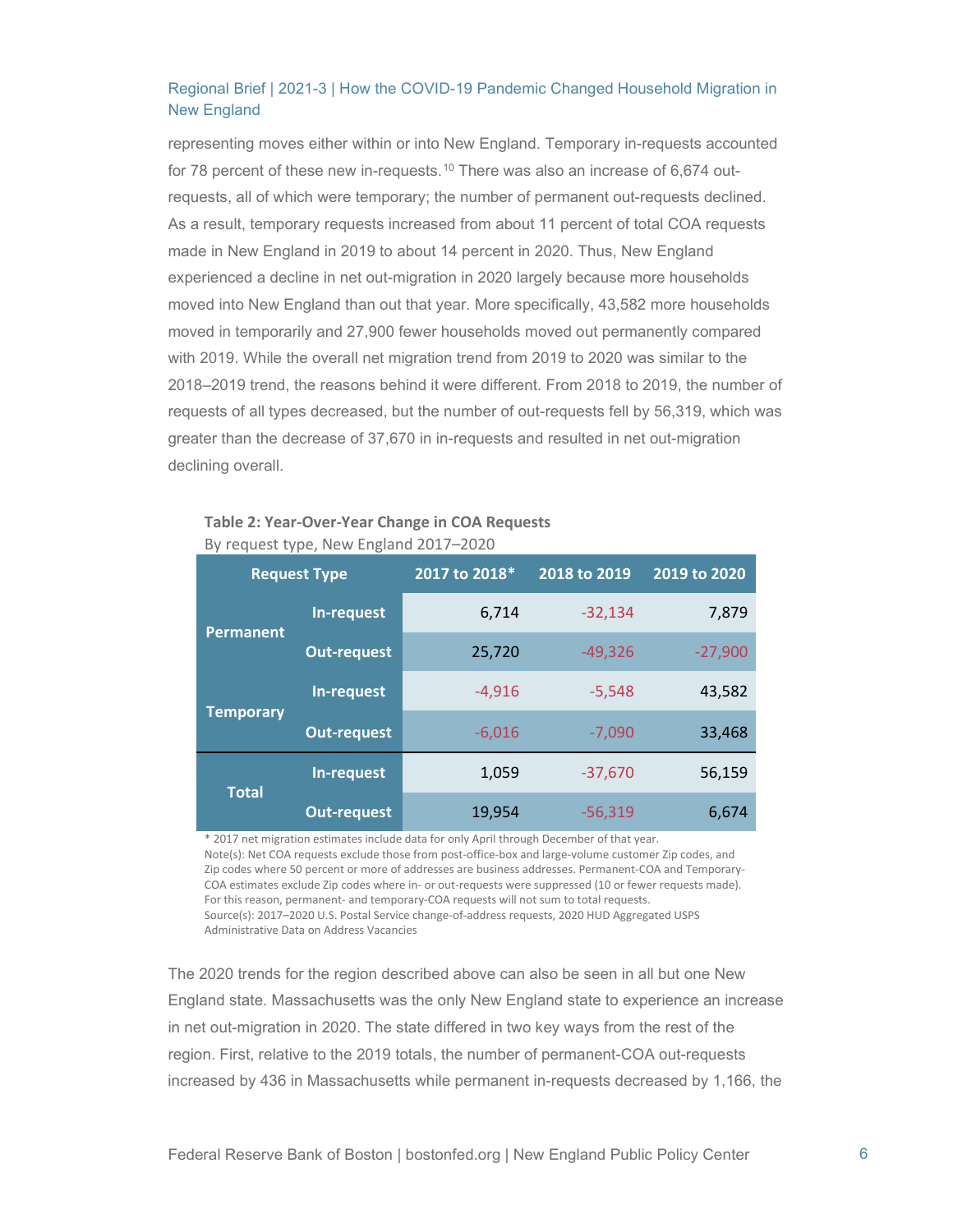opposite of the regional trend. Second, the number of temporary out-requests made in Massachusetts increased by 24,029, which was larger than the increase of 17,780 in the number of temporary in-requests. In fact, the increase in temporary out-requests in Massachusetts was responsible for 72 percent of the total increase in temporary outrequests made in New England in 2020. Thus, Massachusetts was the only state to see a rise in net out-migration because the increase in both permanent and temporary outrequests in 2020 was greater than the increase in in-requests.

The COA-request data used in this report do not include the origin of households moving into an area or the destination of households moving out, so it is not possible to know how many of these COA requests represent moves within New England versus moves to and from the region.<sup>[11](#page-20-10)</sup> Given the increase in the number of temporary in-requests for New England as a whole in 2020, and given that Massachusetts was responsible for 72 percent of new temporary-COA out-requests made in New England that year but only 40 percent of the new temporary in-requests, it is likely that many of the households that left the state relocated to other parts of New England. Regardless of the COA requests' origins, New England as a whole and most of the region's states lost fewer or gained more households in 2020 than in recent years. This is not because the pandemic caused a large increase in the number of moves overall; it is due to the type of moves that were made. An increase in temporary in-migration played an important role in many states, as did a decline in permanent out-migration. One explanation could be that households put off moving out of the region during the pandemic while those whose members could work remotely tried out living in new communities. If the latter remain in their new homes long term it could bring many benefits for parts of New England that have experienced stagnant or declining populations. However, if these households return to their original places of residence, or if permanent moves out of the region rebound as the pandemic recedes, New England's gains in domestic net migration could reverse in the coming years.

## Where Households Moved to in New England

The pandemic brought notable changes to migration patterns in New England. As discussed, an increase in the number of temporary moves was a predominate factor. Within New England, the level of net migration and its source (temporary or permanent) varied by county. Some New England counties that gained households in 2020 did so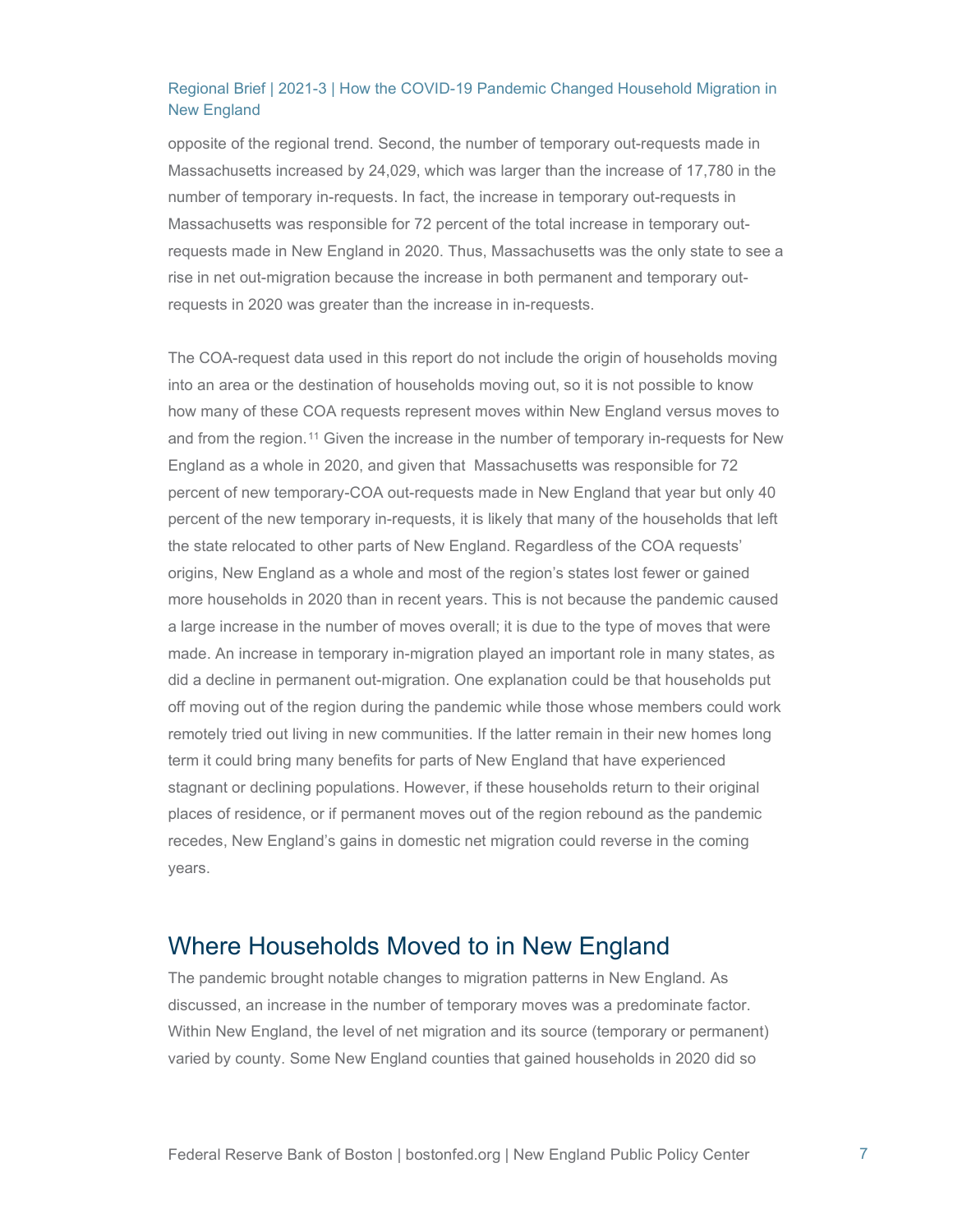only through temporary net migration, while others did so only through permanent net migration.

Figure 2 shows 2020 permanent and temporary net migration by county as a percentage of total households living in that county in 2019. Thirty-six counties gained households through permanent net migration in 2020 compared with only 10 counties in 2019 and just five in 2018. For the most part, if a county had positive permanent net migration in 2020, it also tended to have positive temporary net migration. Of the 36 counties that added households through permanent net migration in 2020, 26 also added households through temporary net migration. So overall, these counties gained a mix of both permanent and temporary new residents. Six counties added households solely through temporary net migration: New Haven County in Connecticut, Cumberland County in Maine, Berkshire and Nantucket Counties in Massachusetts, and Rutland and Windsor Counties in Vermont.

Counties generally saw a gain or loss of less than 1 percent of their households in 2020 from either permanent or temporary net migration. There were some notable exceptions. Suffolk County, Massachusetts, which includes the city of Boston, saw a 9 percent decrease in its number of households in 2020 due to permanent net migration. However, this is not a new phenomenon, as the county lost about 6 percent of its households to permanent net migration in both 2019 and 2018. This does not mean that Suffolk County lost population during either period. As mentioned, COA requests do not track every move made within the United States, and they do not capture all sources of population change, including the natural increase and international net-migration. In Chittenden County, Vermont, where the city of Burlington is located, permanent household net migration accounted for a 5 percent decrease in the number of households, an improvement over the 6 percent drop in 2019 and 9 percent decrease in 2018. The three counties with the largest percentage increases in the number of households due to permanent net migration were Barnstable County in Massachusetts, Belknap County in New Hampshire, and York County in Maine, each of which saw its number of households rise 2 to 3 percent.

The regional and state-level trends discussed in the previous section that led to increases in net migration were largely mirrored at the county level in 2020. Twenty-seven of the 36 New England counties with positive permanent net migration in 2020 saw their number of permanent-COA out-requests decrease from 2019 to 2020 and their number of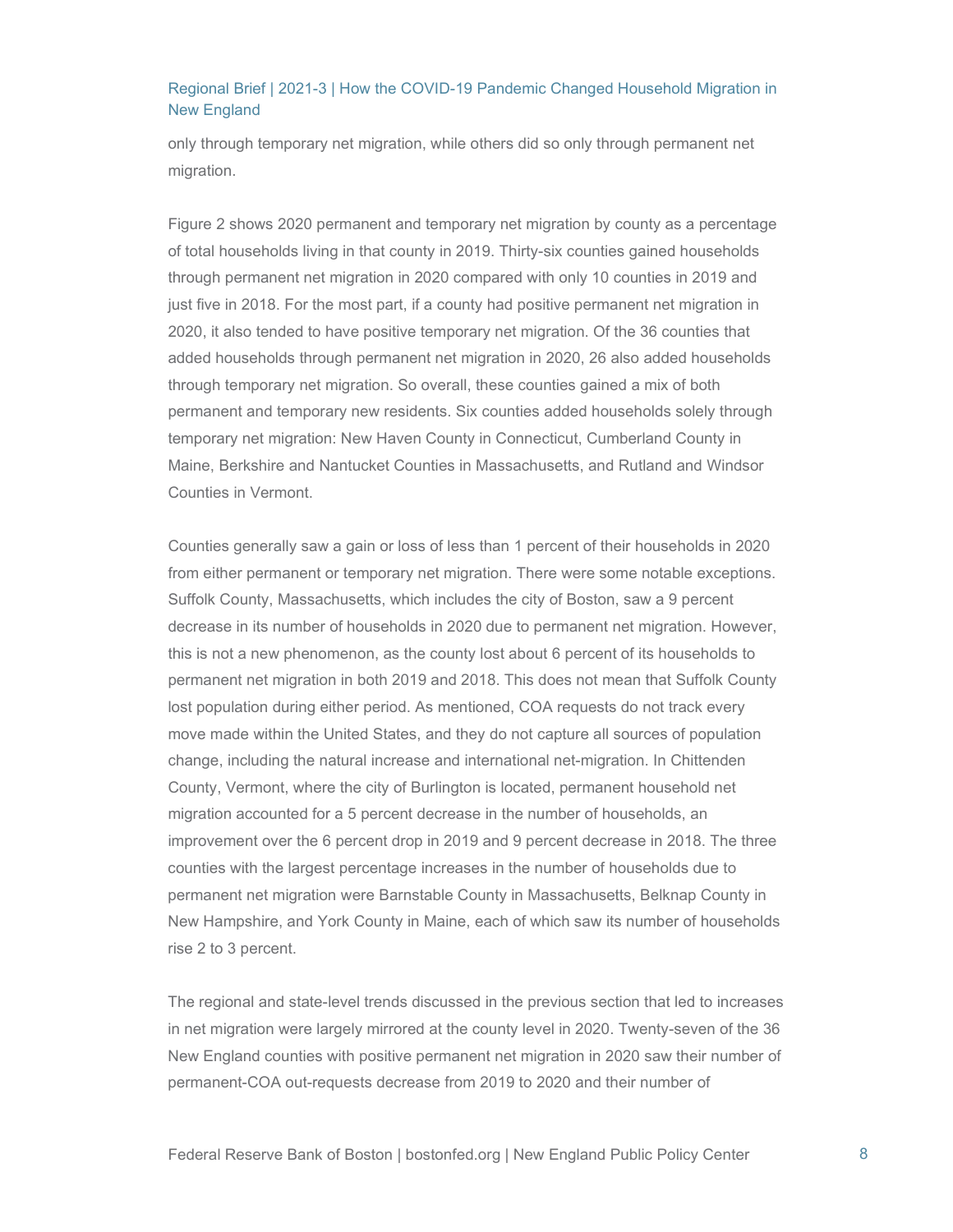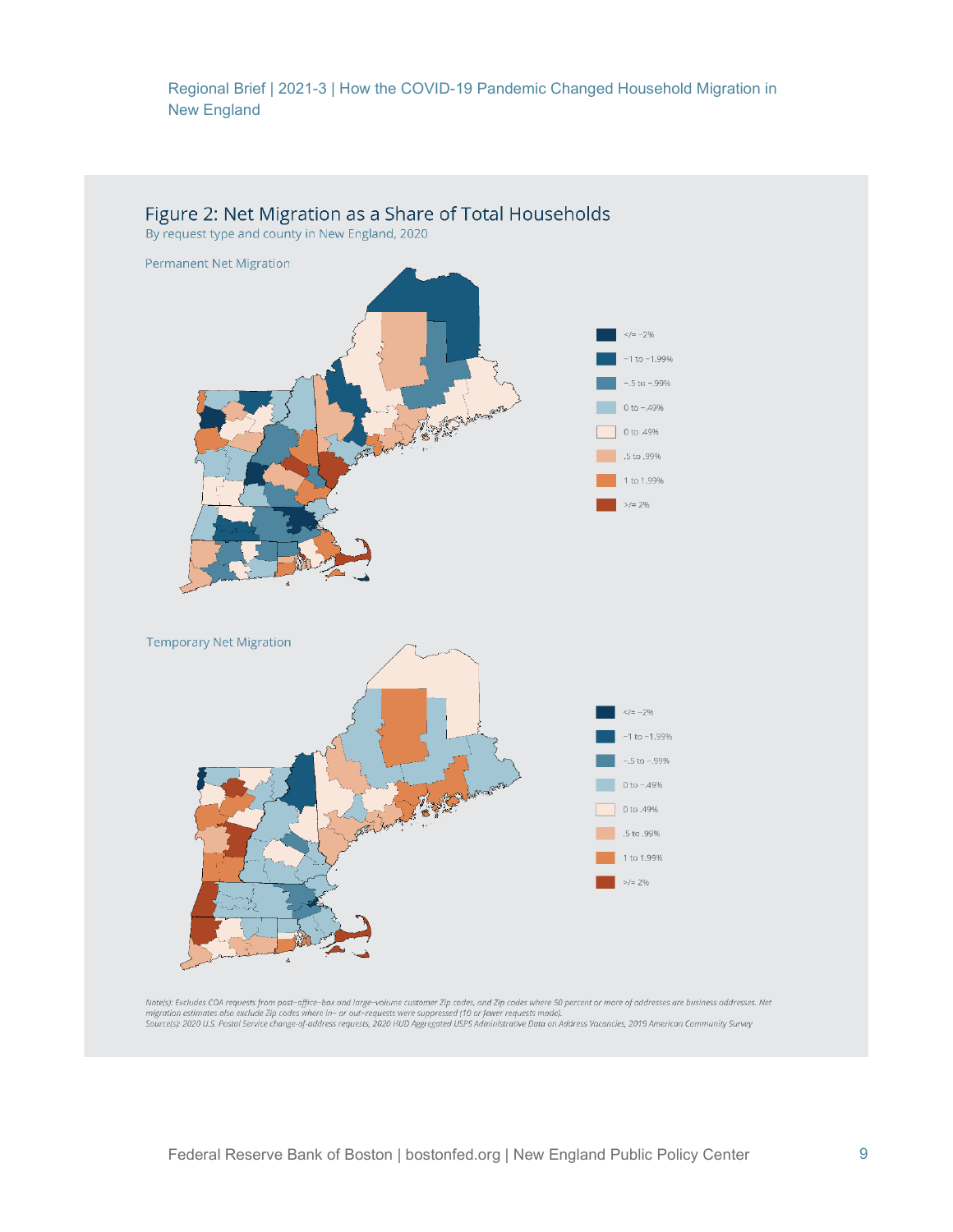permanent in-requests increase. Three of the 36 counties saw both permanent in- and out-requests increase but experienced larger increases of permanent in-requests.[12](#page-20-11) The remaining six counties that had positive permanent net migration but a decrease in their number of permanent in-requests benefited from a larger decrease in their number of permanent out-requests.[13](#page-20-12)

Counties that did lose households in 2020 through permanent net migration generally lost fewer than they did in 2019. Among the 31 counties with negative permanent net migration in 2020, 26 had declining permanent net out-migration, losing an average of 0.76 percent of their households in 2020 compared with 1.6 percent in 2019. Only five counties in New England lost more households to permanent net migration in 2020 than in 2019. These were Suffolk, Middlesex, and Norfolk Counties in Massachusetts; Androscoggin County in Maine; and Essex County in Vermont.[14](#page-20-13) Although in the latter four counties, the share of households that were lost increased by less than half a percentage point.[15](#page-20-14)

| <b>State</b>         | <b>Percentage Contribution</b> |  |  |
|----------------------|--------------------------------|--|--|
| <b>Connecticut</b>   | 37.2                           |  |  |
| <b>Maine</b>         | 43.7                           |  |  |
| <b>Massachusetts</b> | 52.6                           |  |  |
| <b>New Hampshire</b> | 111.5                          |  |  |
| <b>Rhode Island</b>  | 52.2                           |  |  |
| <b>Vermont</b>       | 17.7                           |  |  |
| <b>New England</b>   | 49 2                           |  |  |

| Table 3: Contribution of Permanent Net Migration to Total Net Migration |  |  |
|-------------------------------------------------------------------------|--|--|
| By state in New England, 2020                                           |  |  |

Note(s): Includes only Zip codes that had both positive permanent net migration and total net migration (permanent plus temporary). COA requests exclude those from post-office-box and large-volume customer Zip codes, and Zip codes where 50 percent or more of addresses are business addresses. Permanent-COA estimates exclude Zip codes where in- or out-requests were suppressed (10 or fewer requests made). If the percentage share contribution was greater than 100 percent it indicates that all of the net migration in 2020 was due to permanent net migration.

Source(s): 2020 U.S. Postal Service change-of-address requests, 2020 HUD Aggregated USPS Administrative Data on Address Vacancies

As discussed above, most counties in New England saw some combination of positive permanent and positive temporary net migration. Whether the temporary residents who arrived in 2020 remain long term depends in part on how long the pandemic persists and continues to affect work and social lives and whether these residents can continue to work remotely. Table 3, which includes only Zip codes that saw positive net migration in 2020, shows that among communities that added households overall in 2020, the share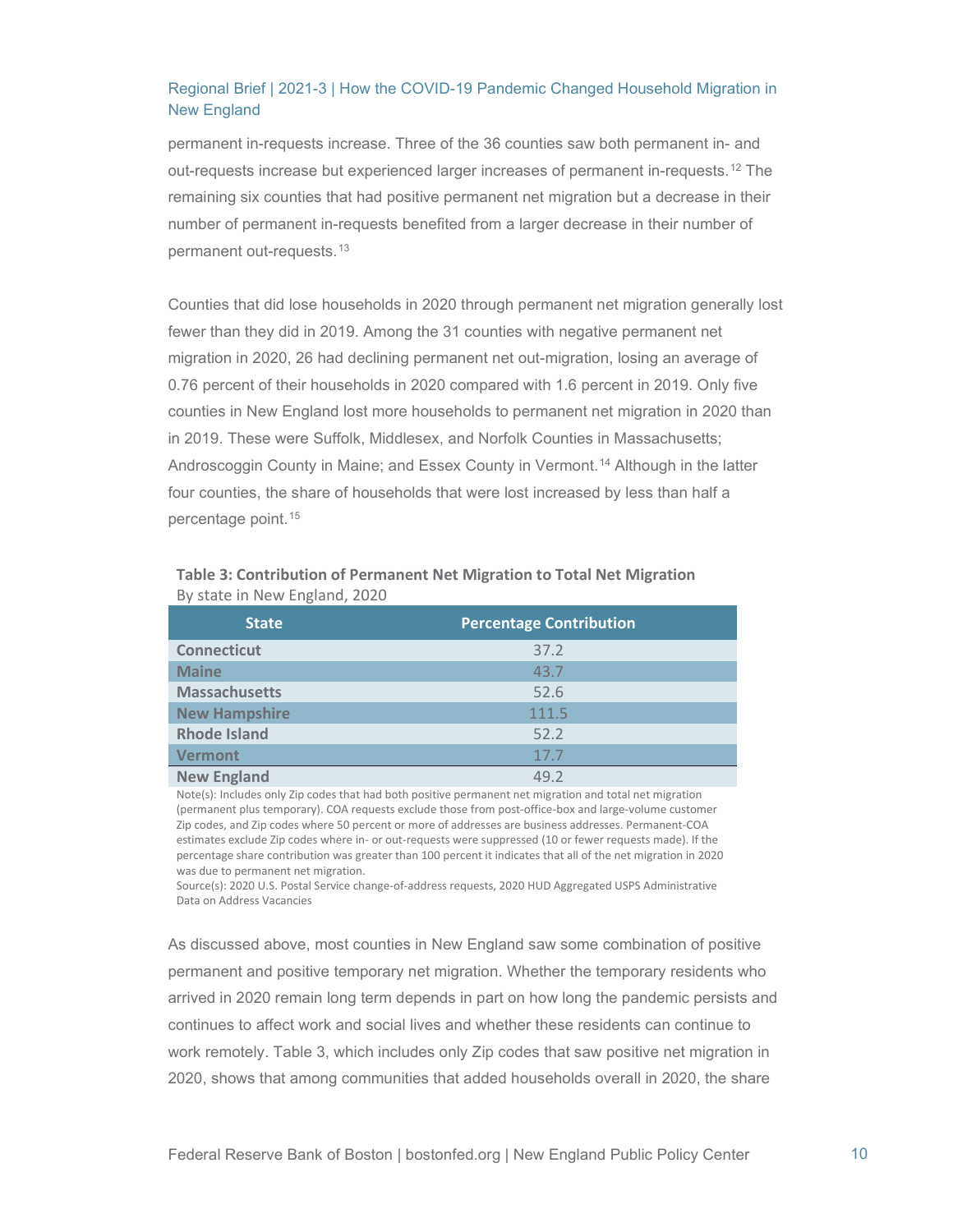of net migration attributable to permanent net migration varies considerably across states. In Connecticut and Maine Zip codes where net migration was positive, less than half was attributable to permanent moves, and in Vermont it was only 17.7 percent. In New Hampshire, permanent net migration was responsible for more than 100 percent of net migration in communities where it was positive; the state saw negative temporary net migration in 2020, but permanent net-migration was large enough to offset this decline.

Local population growth often creates a need for new investment in schools and infrastructure to accommodate new residents. But identifying which communities can expect population changes to persist or become permanent is difficult, especially when the changes are brought about by a shock such as the COVID-19 pandemic. Many of the New England counties that experienced positive temporary net migration in 2020 include vacation communities, thus the net migration gains could be the result of households relocating to their second homes until the pandemic subsides. These communities are likely more prepared for these new residents because they are accustomed to seasonal fluctuations in population. Policymakers concerned about local planning for new residents should focus on areas of their state that had permanent household net migration in 2020 (Figure 2, top panel). However, they should be mindful that just because these new residents applied for permanent COAs in 2020 does not guarantee that they will remain in the communities for the long term. In Connecticut, Maine, and Vermont, most of the net migration in 2020 came from temporary moves, and so these states should expect many of these new residents to return to their original locations, if they have not already done so.

# The Types of Communities Households Moved To and From

The characteristics of individual communities likely influenced whether they gained or lost residents during 2020 due to domestic migration. Urban areas were early hot spots for virus transmission, so they may have been more likely to see out-migration during the initial phases of the pandemic. University and college closures could have pushed many students to return home, inflating out-migration in areas with large student populations. Also, the types of housing available in a community could have attracted new residents in search of more space. In particular, areas with large seasonal housing stocks may have been pre-disposed to attract residents who already owned property in the area or were seeking readily available rental properties. For this section of the report, Zip codes have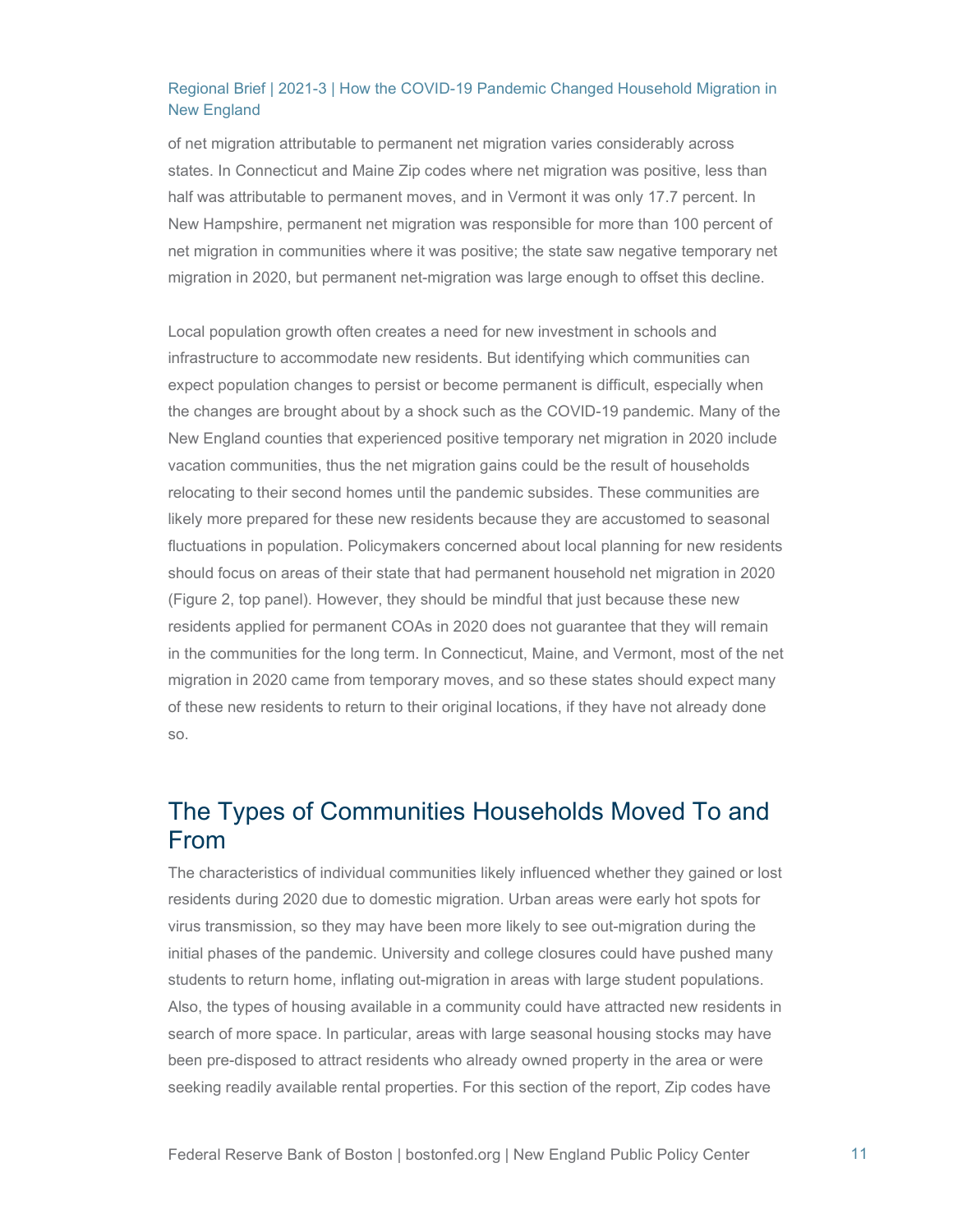been converted to U.S. Census ZCTAs to link household information and other data for an area at a local level.<sup>[16](#page-20-15)</sup>

Figure 3 shows permanent net migration rates for both urban and rural areas from 2018 through 2020 as shares of the number of households in those areas in the preceding year. ZCTAs are classified as urban or rural based on U.S. Department of Agriculture



Note(s): Excludes COA requests from post-office-box and large-volume customer Zip codes, and Zip codes where 50 percent or more of addresses are business addresses. USPS Zip codes were classified as urban or rural based on USDA RUCA codes. USPS Zip codes were then converted to U.S. Census ZCTAs in order estimate net migration relative to total households. Low-commuting rural areas in Rhode Island were excluded because the classification pertains to only one ZCTA which encompasses Block Island. Source(s): 2018–2020 U.S. Postal Service change-of-address requests, 2020 HUD Aggregated USPS Administrative Data on Address Vacanies, 2019 American Community Survey

(USDA) rural-urban commuting area (RUCA) codes.[17](#page-20-16) The figure also distinguishes between high-commuting rural areas, where more than 30 percent of workers commute to an urban area for work, and low-commuting areas, where less than 30 percent commute.

In 2020, permanent net migration generally resulted in a move out of urban areas and into rural communities. Urban areas across every New England state lost households, ranging from a 0.2 percent decrease in the number of households in Connecticut to a 2.8 percent decrease in Vermont. Rural communities generally added households. For New England overall, high-commuting rural communities, which are more akin to suburbs than to the countryside, saw a 1.7 percent increase in the number of households. The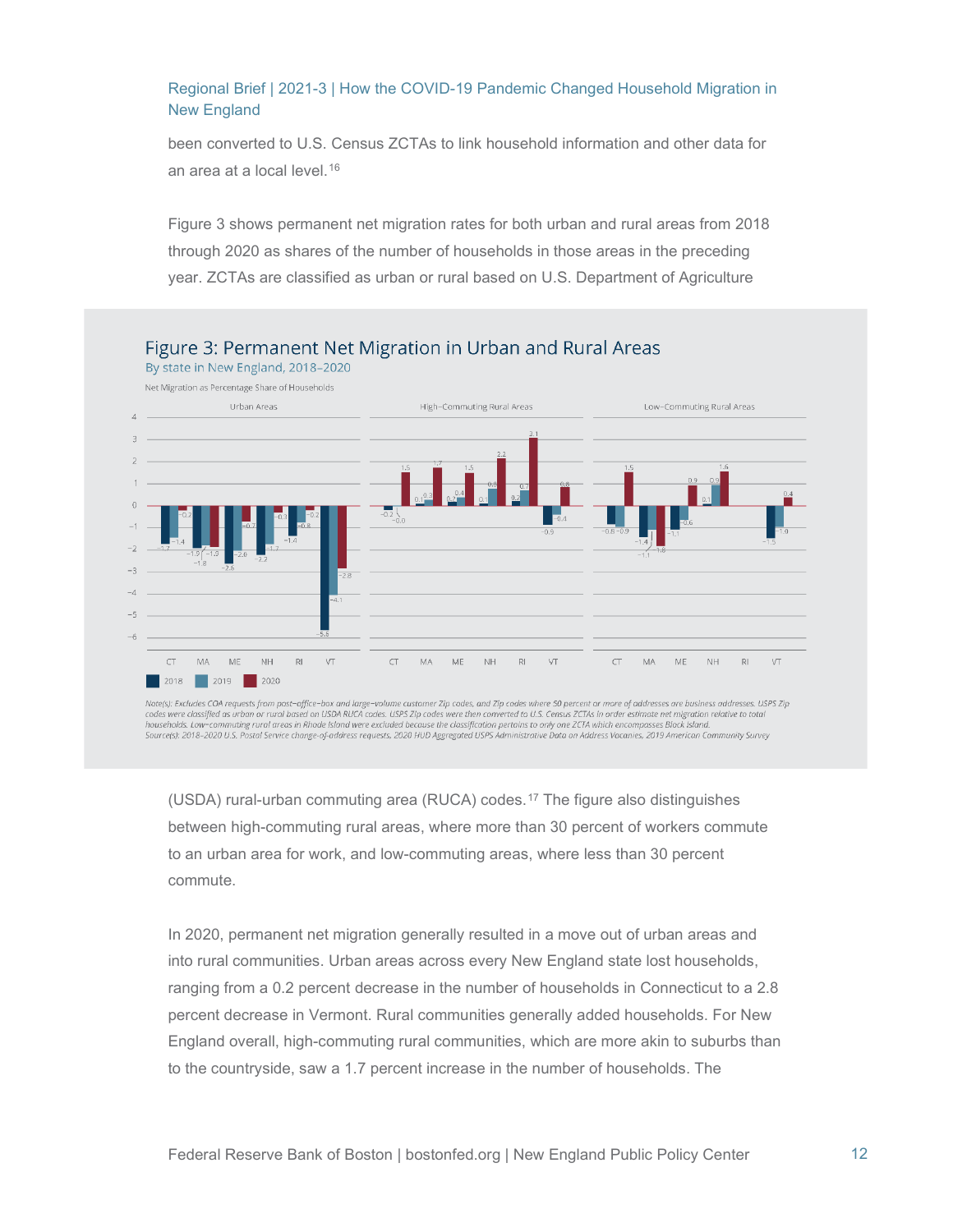increases ranged from 0.8 percent to 3.1 percent across New England states. Massachusetts was the only state where rural areas lost households in 2020, but the losses were confined to low-commuting rural areas.<sup>[18](#page-20-17)</sup>

Again, to the extent that the pandemic shifted migration patterns in New England, it did so by accentuating trends that were already in place. From 2018 to 2019, net migration rates across most urban and rural areas increased, mirroring the state-level trend discussed earlier. For high-commuting rural areas, the permanent net migration rates increased 1.4 percentage points from 2019 to 2020, more than four times the 0.3 percentage point increase from 2018 to 2019. For low-commuting rural areas, the increase was almost twice as large.<sup>[19](#page-20-18)</sup> Urban area net migration rates also continued to rise from 2019 to 2020; in some states, the percentage point increase was more than double that of the preceding year.<sup>[20](#page-20-19)</sup> Massachusetts was the only state where permanent out-migration increased from 2019 to 2020, but the increase was limited to urban and low-commuting rural areas.

Other characteristics of communities may have inflated out-migration rates during the pandemic. University and college closures and the move to online learning caused many students to move back home for the duration of the spring and fall semesters in 2020. Therefore, ZCTAs with large student-population shares would be expected to have higher rates of out-migration in 2020. This would be particularly evident in Boston given the large number of universities and colleges in and around the city.

Figure 4 shows net migration as a share of households in a ZCTA relative to the share of the ZCTA population enrolled as undergrads. ZCTAs are grouped into low-density (fewer than 500 people per square mile), medium-density (500 to 1,000 people per square mile), and high-density areas (more than 1,000 people per square mile). Net migration in Figure 4 includes both permanent- and temporary-COA requests to account for the fact that if students file a COA request they may be equally as likely to file a temporary request as a permanent request.[21](#page-20-20)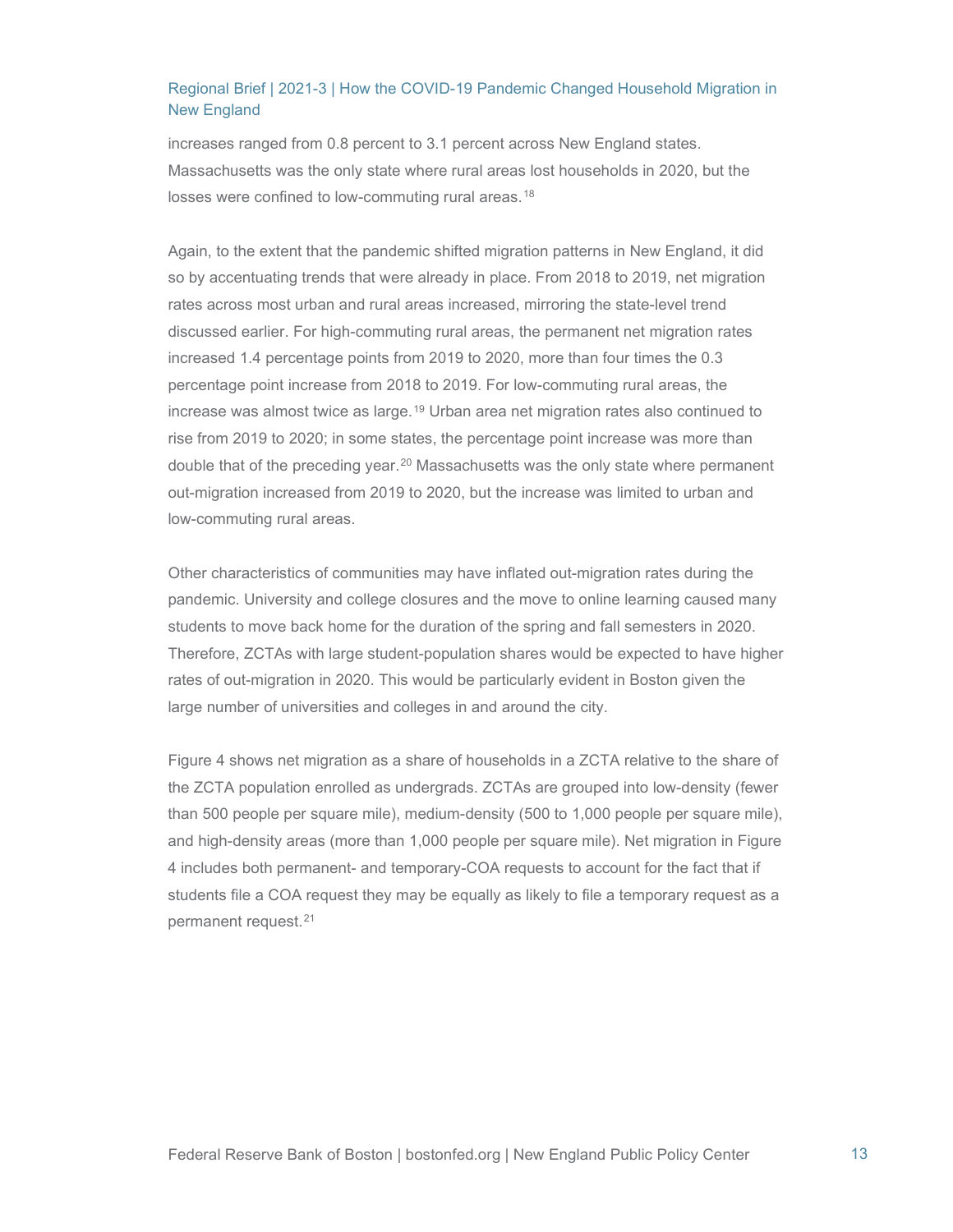

Note(s): USPS Zip codes were converted to U.S. Census ZCTAs in order estimate net migration relative to total households. Includes both post-office-box and larger-volume customer Zip codes. Source(s): 2020 U.S. Postal Service change-of-address requests, 2019 American Community Survey

The effect, if any, that student-led migration had on net migration in 2020 is difficult to discern. Having a larger student population in 2020 was associated with greater outmigration for medium- and high-density ZCTAs. But for low-density ZCTAs, there was little or no correlation. While the relationship is strongest in high-density ZCTAs, this may be because these areas are more likely to be urban. Among ZCTAs with more than 10 percent of their population enrolled as undergrads, those that are urban ZCTAs lost an average of 6 percent of households to net migration in 2020, while those that are non-urban gained an average of about 1 percent.<sup>[22](#page-20-21)</sup> Even when all Boston ZCTAs are excluded, urban ZCTAs with a student-population share greater than 10 percent lost an average of 3 percent of households.

An area's density likely had a greater effect than the size of its student population on net migration. In 2020, ZCTAs with more than 1,000 residents per square mile lost an average of 413 households, or 3 percent, while those with 1,000 or fewer residents per square mile gained an average of 85 households, or 2 percent.<sup>[23](#page-20-22)</sup> Even urban ZCTAs with 1,000 or fewer residents per square mile gained households, on average, compared with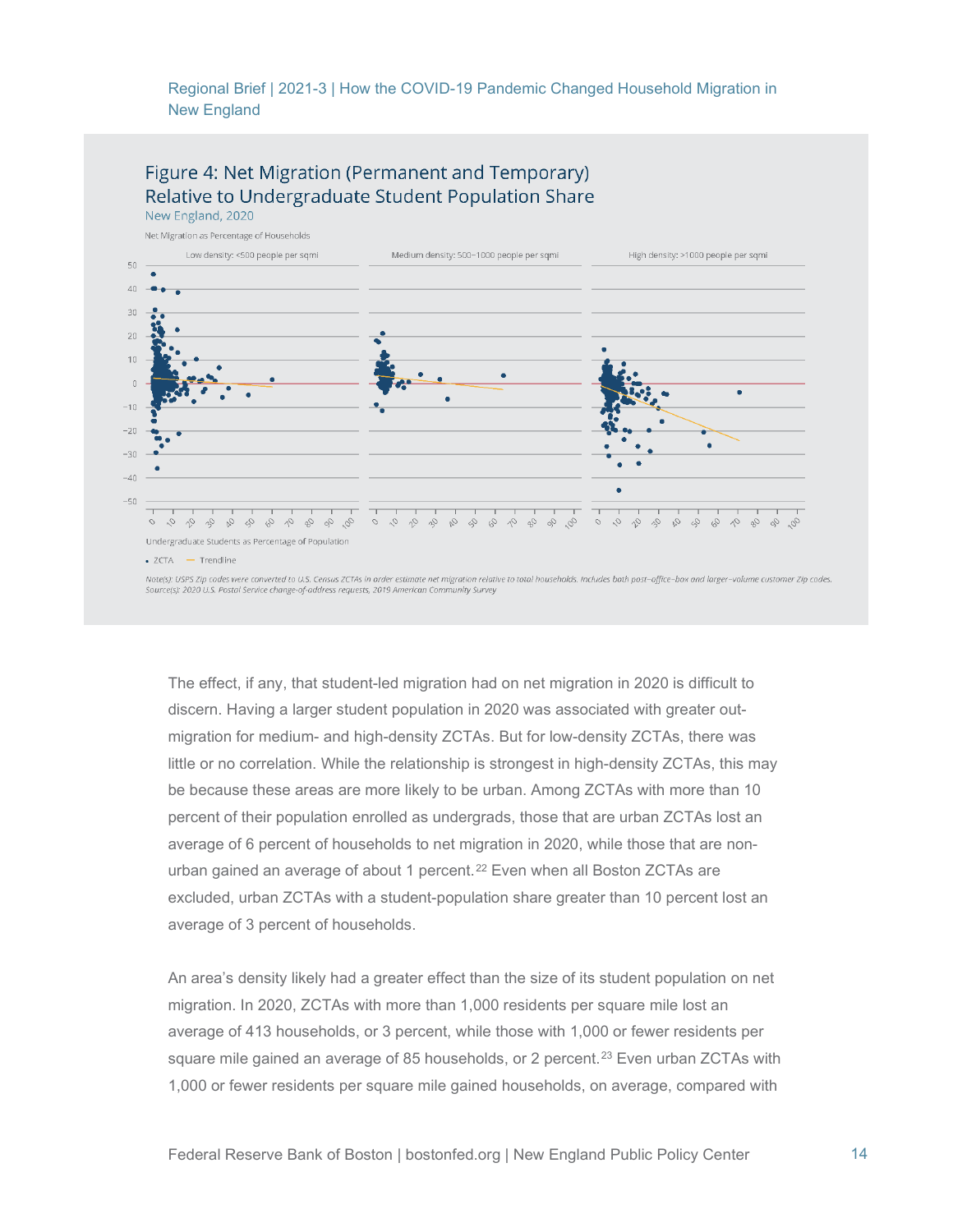more densely populated urban ZCTAs.<sup>[24](#page-20-23)</sup> It may be that for individual ZCTAs, college students accounted for the overwhelming number of COA out-requests, but overall, the size of the student population was not a common factor among places that had positive or negative net migration in 2020.

Households may have been attracted to less densely populated areas because of the extra space they afford, especially given the need to work from home during the pandemic. Also, many rural parts of New England have high rates of second-home ownership, and households may have been pre-disposed to move to these areas if they already owned a home there, or if there was a large market for short-term rentals. As Table 5 shows, areas with a larger share of seasonal housing stock gained more households during 2020, particularly through temporary net migration.

#### **Table 4: Net Migration (as Share of Total Households) Relative to Seasonal Housing Stock**

By request type in New England, 2020

|                     | <b>Share of Housing Stock That is Seasonally Vacant</b> |        |        |         |
|---------------------|---------------------------------------------------------|--------|--------|---------|
| <b>Request Type</b> | $0 - 25%$                                               | 25-50% | 50-75% | 75-100% |
| Permanent           | $-0.97$                                                 | 1.93   | 1.32   | 0.22    |
| <b>Temporary</b>    | $-0.17$                                                 | 1.75   | 4.85   | 8.94    |

Note(s): Excludes COA requests from post-office-box and large-volume customer Zip codes, and Zip codes where 50 percent or more of addresses are business addresses. USPS Zip codes were converted to U.S. Census ZCTAs in order estimate net migration relative to total households. Includes both post-office-box and larger-volume customer Zip codes. Net permanent-COA and net temporary-COA estimates exclude Zip codes where in- or out-requests were suppressed (10 or fewer requests made). For this reason, net permanentand temporary-COA requests will not sum to all net requests.

Source(s): 2020 U.S. Postal Service change-of-address requests, 2020 HUD Aggregated USPS Administrative Data on Address Vacancies, 2019 American Community Survey

In areas where less than 25 percent of the total housing stock is seasonally vacant, the number of households decreased 0.43 percent through permanent net migration and 0.02 percent through temporary net migration. Areas with higher shares of seasonal housing had higher net migration. Permanent net migration was greatest in communities with housing stock that is 25 to 50 percent seasonal, whereas temporary net migration continued to increase with the share of the housing stock that is for seasonal use. In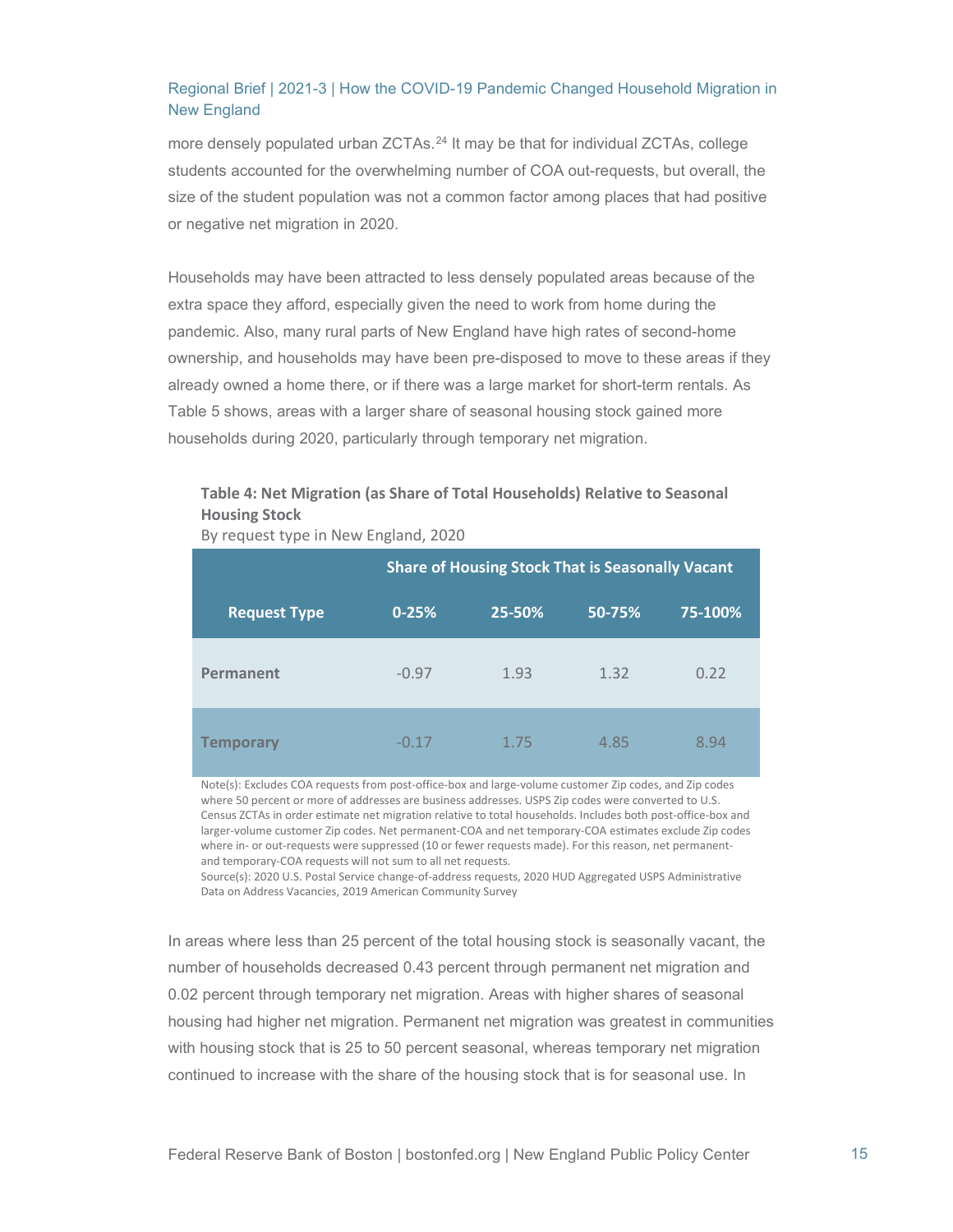ZCTAs where virtually all of the housing is seasonal, temporary net migration resulted in an increase in the number of households in 2020 of almost 9 percent.

Temporary-COA requests are highly seasonal, suggesting that when households move temporarily, they usually do so for longer-term vacations. Thus, it is not surprising that areas with large seasonal housing shares would have attracted these types of moves, but most of these households are likely to move back to their original residence at some point. While some households made permanent-COA requests when moving to areas with large seasonal housing shares, they were much less common than temporary-COA requests. Instead, permanent net migration in 2020 resulted in a shift away from dense urban areas and to less dense rural communities, but ones with strong economic ties to urban places as indicated by high commuting rates. While this trend is not new for New England, it was heightened in 2020 and potentially means that larger suburbs will be a lingering effect of the pandemic.

## **Conclusion**

The COVID-19 pandemic resulted in a notable increase in domestic household migration in New England. Almost every state in the region either saw smaller negative net migration in 2020 or larger positive net migration for the first time in at least the past three years, as measured by United States Postal Service (USPS) change-of-address (COA) requests. Rural New England areas experienced greater gains than urban areas overall. Rural areas with stronger economic ties to urban places, as measured by commuting patterns, gained the most new households through net migration. Every part of New England saw either declining out-migration in 2020 or increasing in-migration, except for the urban communities in and around Boston, a trend mirrored in large urban areas across the country.[25](#page-20-24)

The addition of these new residents could result in new economic activity in many communities by expanding the local labor force and increasing spending in the local economy. But overall gains in the number of households from net migration were small in New England. In counties with permanent positive net migration in 2020, the number of households increased by less than 1 percent on average. Many of the migration trends that were evident from 2019 to 2020 were also apparent from 2018 to 2019, and perhaps earlier. It is not clear whether the COVID-19 pandemic dramatically altered migration trends or just accelerated trends that were already in place. Some of the changes that did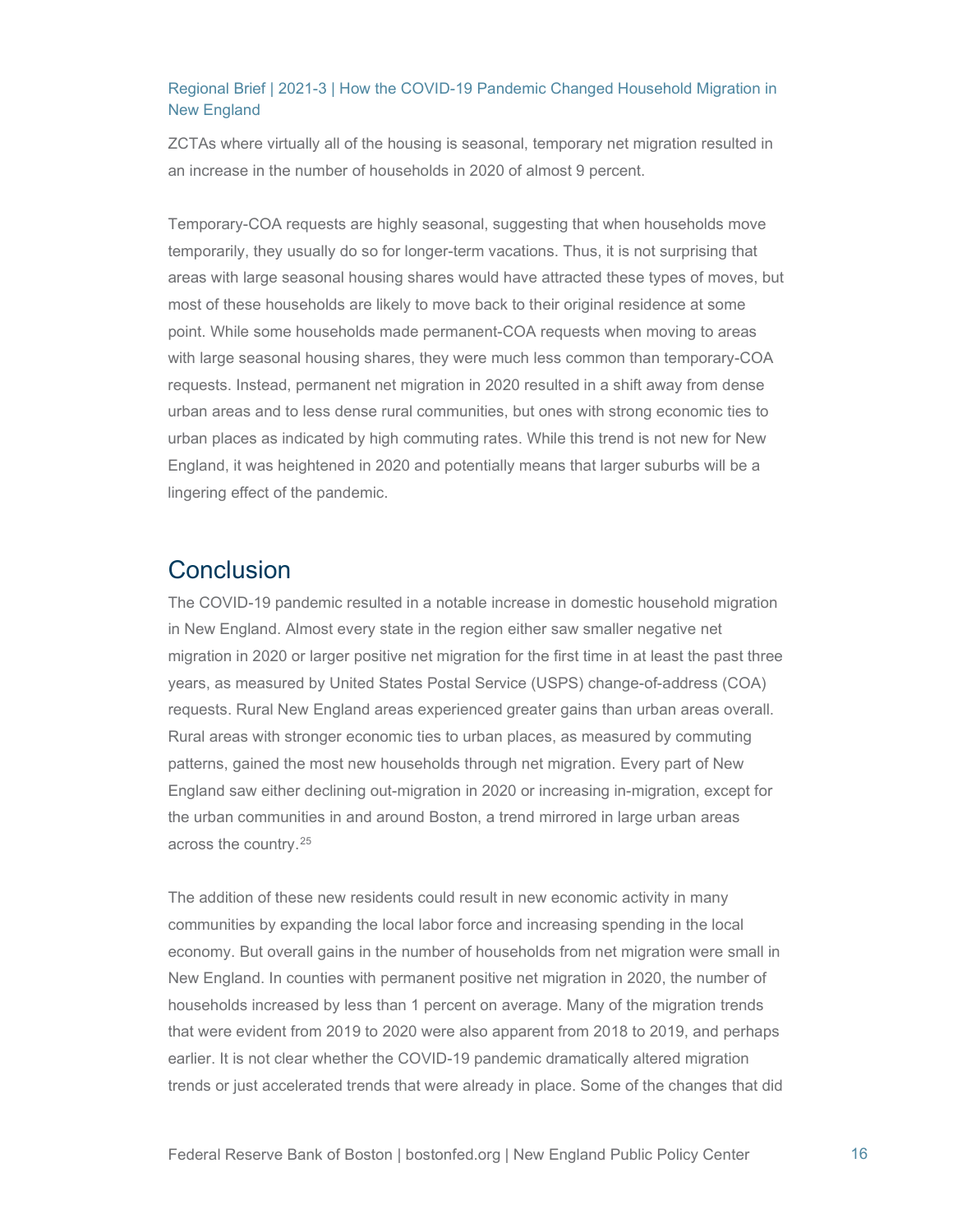occur, such as greater temporary net migration, are less likely to persist. Even the decline in permanent-COA out-requests that increased net in-migration to some areas could reverse if more households move out of the region once the pandemic recedes.

The arrival of new residents during the pandemic can have drawbacks. A growing population can create the need for more classrooms to accommodate increasing public school enrollment, for new housing construction, and for infrastructure investment. State leaders should be cognizant of where permanent net migration increased the most in their state, as these are likely the places that will see longer-lasting population growth. New residents need places to live. The added demand for housing is one factor behind the 14 percent increase in the purchase price for new homes from 2020 to 2021 in New England, more than twice the increase of 6 percent from 2019 to 2020.<sup>[26](#page-20-25)</sup> The rental market has also been impacted by the shifting demand for housing. The rental vacancy rate decreased in every New England state except Connecticut and Massachusetts from 2019 to 2020.<sup>[27](#page-20-26)</sup> In 2020, the rental vacancy rates in northern New England and Rhode Island were the lowest they had been since at least 2007. Responding to the housing needs of new residents takes time, and without sufficient new construction, residents are likely to be priced out of communities that were once affordable to them. A decrease in the number of permanent-COA out-requests was an important factor in the increase in net migration in the region in 2020. However, a decline in housing affordability could push more people to leave the region in the future, thus reversing this trend.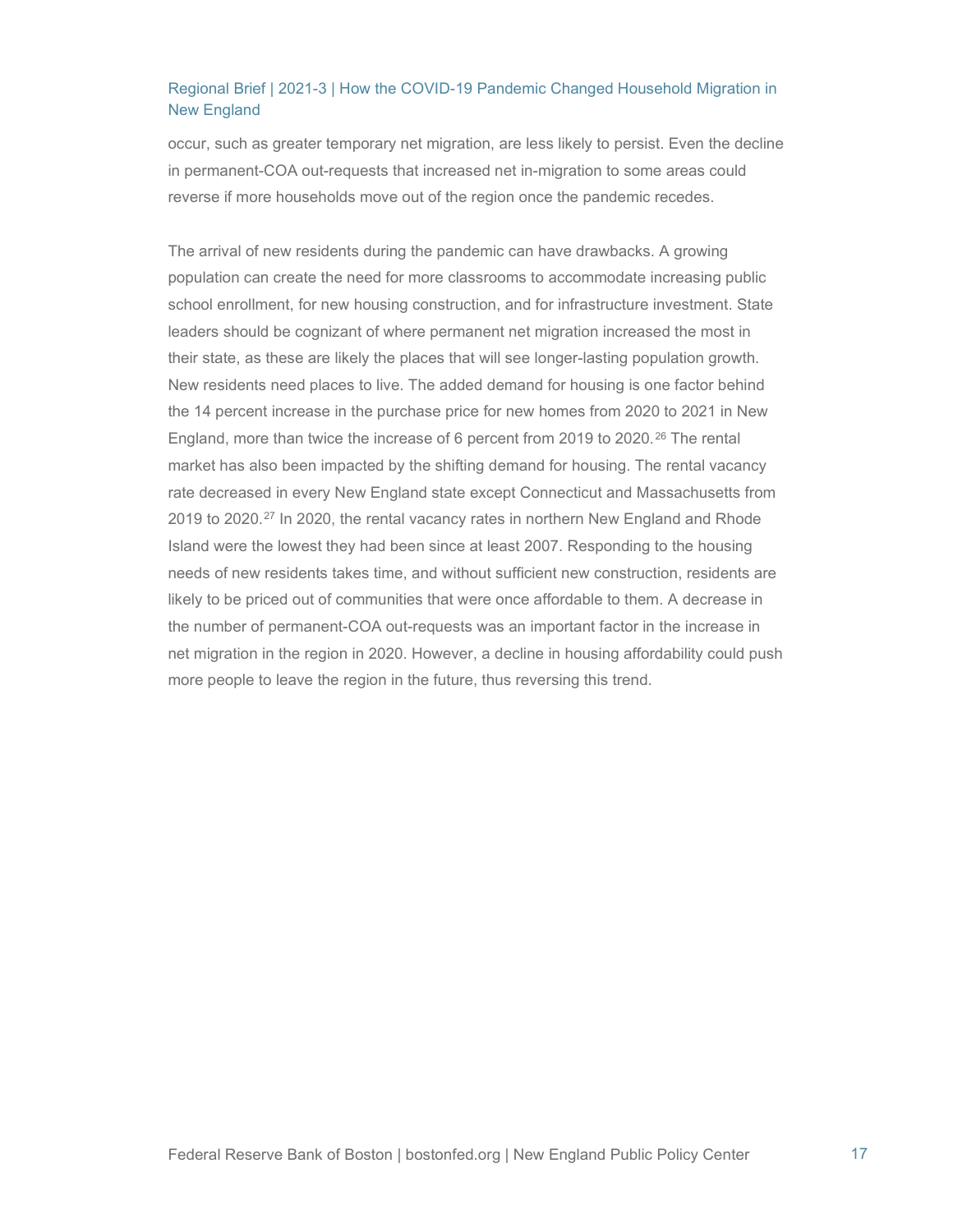# Appendix:



Note(s): Zip codes were converted to ZCTAs using a crosswalk available from the Uniform Data System (UDS), Urban Zip codes (RUCA codes 1, 4, and 7) are areas within urbanized areas or clusters. High-communiting rural areas (RUCA codes 2, 5, and 8) are non-urban areas where 30 percent or more of workers commuting to an urbanized area or cluster for work. Low-commuting rural areas (RUCA codes 9 and 10) are non-urban areas where less than 30 percent of workers commute to an urbanized area or cluster for work. Source(s): 2010 USDA Rural-Urban Commuting Area Codes, 2020 UDS Mapper Zip code to ZCTA Crosswalk

Under the USDA Rural and Urban Commuting Area (RUCA) classification codes, urban areas are the equivalent of U.S. Census urbanized areas and urban clusters (RUCA codes 1, 4, and 7). Rural ZCTAs are divided into high-commuting rural areas, where 30 percent or more of workers commute to an urbanized area or cluster for work (RUCA codes 2, 5, and 8), and all other rural areas where less than 30 percent of workers commute to urban areas (RUCA codes 3, 6, 9, and 10). Zip codes were converted to ZCTAs using a crosswalk from the Uniform Data System (UDS), part of the Health Resources and Services Administration. The crosswalk was retrieved from https://udsmapper.org/zip-code-to-zcta-crosswalk/.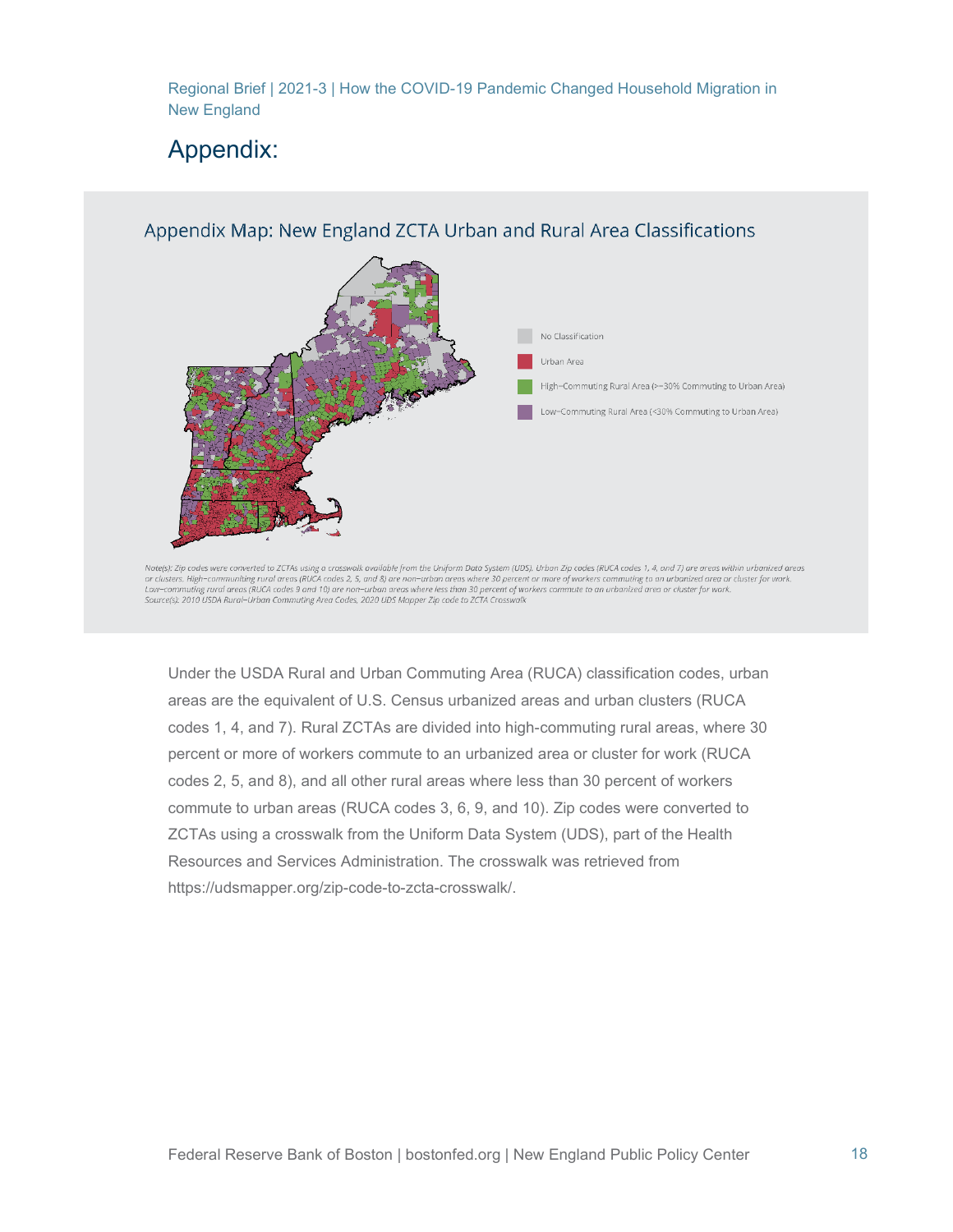## About the Author



#### **Nicholas Chiumenti**

Nicholas Chiumenti is a senior policy analyst with the New England Public Policy Center in the research department at the Federal Reserve Bank of Boston. Chiumenti holds a Master of Public Policy degree from the John Hopkins University Bloomberg School of Public Health and a BA in international relations from Boston University. Prior to joining the Bank in 2016, he worked for the U.S. Department of Commerce Economics and Statistics Administration and for the City of Baltimore as a Mayoral Fellow.

[nick.chiumenti@bos.frb.org](mailto:nick.chiumenti@bos.frb.org)

# Data Sources

The change-of-address-request data used in this report are a combination of publicly available sources and administrative sources obtained through a Freedom of Information Act request to the United States Postal Service (USPS). Monthly data at the Zip code level were obtained for the period April 2020 through February 2021.

Important additional sources of data used in this report include the U.S. Department of Housing and Urban Development's Aggregated USPS Administrative Data on Address Vacancies, the 2019 American Community Survey 1-year estimates, and the 2010 U.S. Department of Agriculture Rural-Urban Commuting Area Codes for Zip Codes.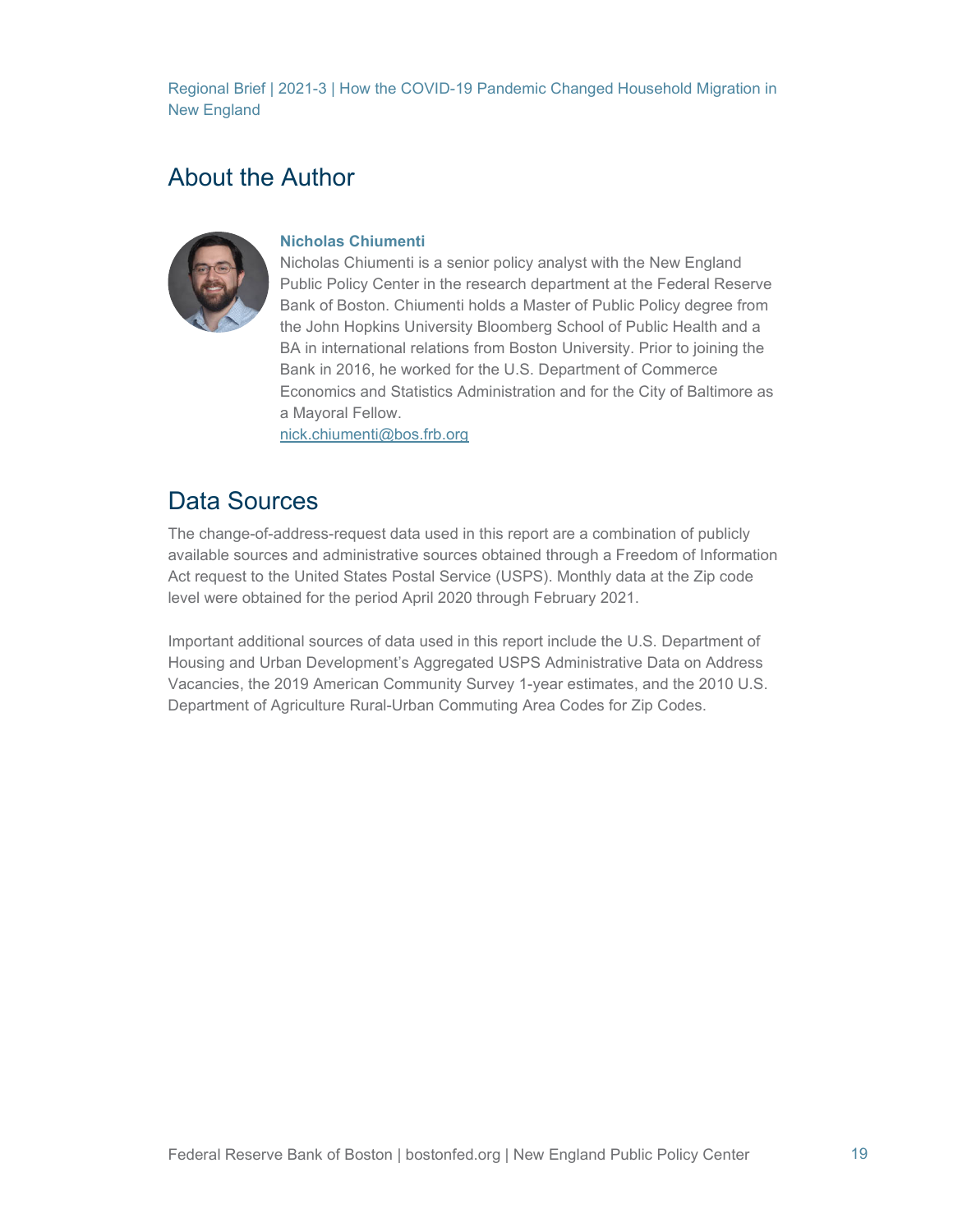# **Endnotes**

<sup>1</sup> Whitaker, Stephen D. 2021. "Did the COVID-19 Pandemic Cause an Urban Exodus?" District Data Brief. Federal Reserve Bank of Cleveland.

 $2$  Zip codes assigned to post office boxes and large distributors are excluded from this analysis, because they likely pertain to businesses as opposed to residential addresses. Zip codes are also excluded if more than 50 percent of the addresses within them are business addresses, based on data from the U.S. Department of Housing and Urban Development's (HUD) Aggregated USPS Administrative Data on Address Vacancies.

<sup>3</sup> From 2017 through 2019, domestic net migration, based on USPS COA requests, followed the same directional pattern (declining and rising in tandem) year to year as domestic net migration estimates from the U.S. Census Bureau's State-to-State Migration Tables. Two exceptions were in 2018 for the two smallest New England states, Maine and Vermont, where the USPS measure diverged from the U.S. Census measure. One explanation may involve differences in the types of households moving into and out of these states. For example, if families are more likely to move into a state and individuals are more likely to move out, then COA requests will overestimate out-migration due to undercounting the number of people in families. Among New England states, COA requests generally undercount in-migration and so more likely result in estimates of negative net migration overall.

<sup>4</sup> Counting an individual COA request is straightforward, with one request equaling one person moving. However, counting family requests is a bit more difficult. Scaling family COA requests by the average singlefamily household size in each state generally leads to an overestimate of out-migration in New England states, particularly in Massachusetts, when compared with estimates from the U.S. Census Bureau. One reason that COA requests undercount in-migration in New England could be because the families moving into the region are larger than those moving out, or they are less likely to file COA requests altogether.

<sup>5</sup> Based on data from U.S. Census State Population Totals and Components of Change: 2010–2019.

 $6$  Temporary-COA requests are those lasting from 15 days to one year, after which mail is sent to the original address. Permanent-COA requests last an indefinite period of time.

 $7$  The regional- and state-level trends in Table 1 remain after the analysis controls for the number of households in a given year, and so the decline is not due to a change in the total number of households in New England or each state.

<sup>8</sup> COA request data are available only for the months of April through December for 2017. Nationally, there were about 68.1 million COA requests made in the United States in 2020, which is 3.1 percent more than in 2019 but less than 1 percent more than in 2018. These totals exclude COA requests made in Puerto Rico and other U.S. **territories** 

<sup>9</sup> Frost, Riordan. 2020. "Are Americans Stuck in Place? Declining Residential Mobility in the US." Joint Center for Housing Studies. Harvard University.

<sup>10</sup> Permanent-COA in-requests accounted for an additional 12 percent of the increase in COA in-requests. Due to data suppression, the remaining 10 percent could not be identified as either temporary or permanent requests. The number of COA requests were suppressed if 10 or fewer occurred in a Zip code in a given month. This report excludes from net-migration estimates any Zip code with suppressed COA in- or out-requests. From 10 to 11 percent of Zip codes had suppressed values for either permanent- or temporary-COA in- or outrequests.

<sup>11</sup> Some of the data used in this report were obtained as part of an FOIA request; the rest are public and available online. While the USPS does track the origin and destination of movers, this information was not included as part of the data request.

<sup>12</sup> These three counties are Fairfield County in Connecticut, Dukes County in Massachusetts, and Carroll County in New Hampshire. Among these three counties, permanent-COA out-requests increased by an